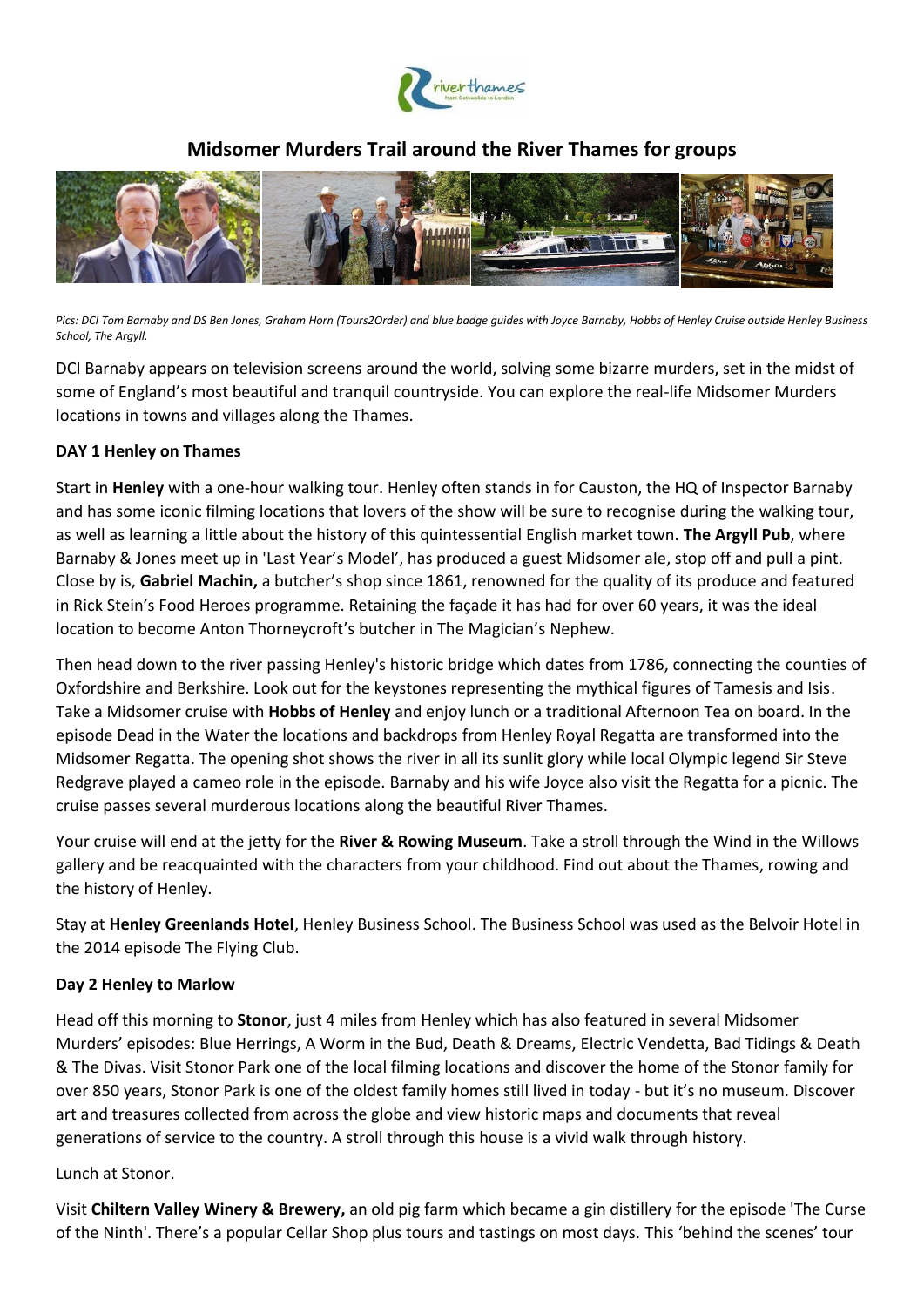around our winery, brewery, liqueur production facilities, grape pressing, bottling and labelling plant, is followed by a tutored tasting of a selection of our wines, ales & liqueurs, fresh water and tasting notes provided and usually some cheese and crackers too. The tours take 1.5 - 2 hours in total. These exclusive tours are for a minimum of 10 people

Take Afternoon Tea at **Danesfield House**, former site of the Royal Air Force Officers Mess, featured in two episodes: Joyce Barnaby stayed here with the other judges of the Perfect Village Competition in 'Judgement Day' and the great hall appeared as Lawnside Nursing Home in 'Blue Herrings'.

# **Overnight: Henley Greenlands Hotel – Dinner at a Brakspear pub: The Angel on the Bridge or The Bull on Bell St. which also has a microbrewery.**

## **Day 3 Marlow**

Start the day with a walking tour of Marlow, St. Peter's Street, **Two Brewers** pub and the church gate, appear in 'King's Crystal', where the son of the first murder victim becomes a victim himself. It's only when Barnaby is watching Cully rehearse Hamlet at the Midsomer open-air theatre that he realises the murdered son has left a clue in the play. The pub appears again in 'Sauce for the Goose', where the victim is famously squashed to death under a tower of toppling relish bottles!

Finish your tour in Institute Road for the final Midsomer filming location, Causton Library (**Marlow Library and Visitor Information Centre**)! In 'The Black Book', a rich American bids £400,000 for a Hogson, then receives a blackmail demand for £2m from the holder of the infamous black book, showing it as a forgery. The money is to be placed in a shopping trolley by desk three at the library. A man collects the trolley and is apprehended outside by the full force of Causton police, who find nothing but groceries. We see the blackmailer sloping off in the background with an identical trolley, switched at the library, under the very nose of DS Jones (Jason Hughes). Marlow Library is home to the Visitor Centre.

Discover Marlow's secret walled garden opposite the Library. This is an ornamental walled garden containing the impressive Akeler Sundial, created by the acclaimed sculptor Edwin Russell FRBS. There is a splendid view of Marlow Place, at one time the Royal Military Academy, framed by annual bedding and mixed herbaceous borders. The **May Balfour Garden** is a quiet, peaceful garden.

## **OPTIONS**

- Walk the **Thames Path** from Henley Bridge to Hambleden Lock, follow the winding footpath to the lock where the lock-keeper's cottage and the marine basin have been filming locations. Take the metal weir path to follow directly in the footsteps of John Nettles and Jason Hughes, who find the body of Rex Masters caught in the weir, in 'The Animal Within'. Stop off on the way at **Remeneham**, which was used extensively as the village of Elverden in "Country matters". In the summer, arrange for Hobbs of Henley to pick you up from Hambleden Lock.
- Wine tasting tour of **Harrow & Hope Marlow Winery**, award-winning producer of English sparkling wines.
- Book local **Team Activity Group** to organise a Murder Mystery evening at the hotel.

Book a Midsomer tour with local guide **Graham Horn, Tours 2 Order**, who can organise bespoke tours covering a wide range of Midsomer Murder locations, so if there are particular places you'd like to visit ask for details.